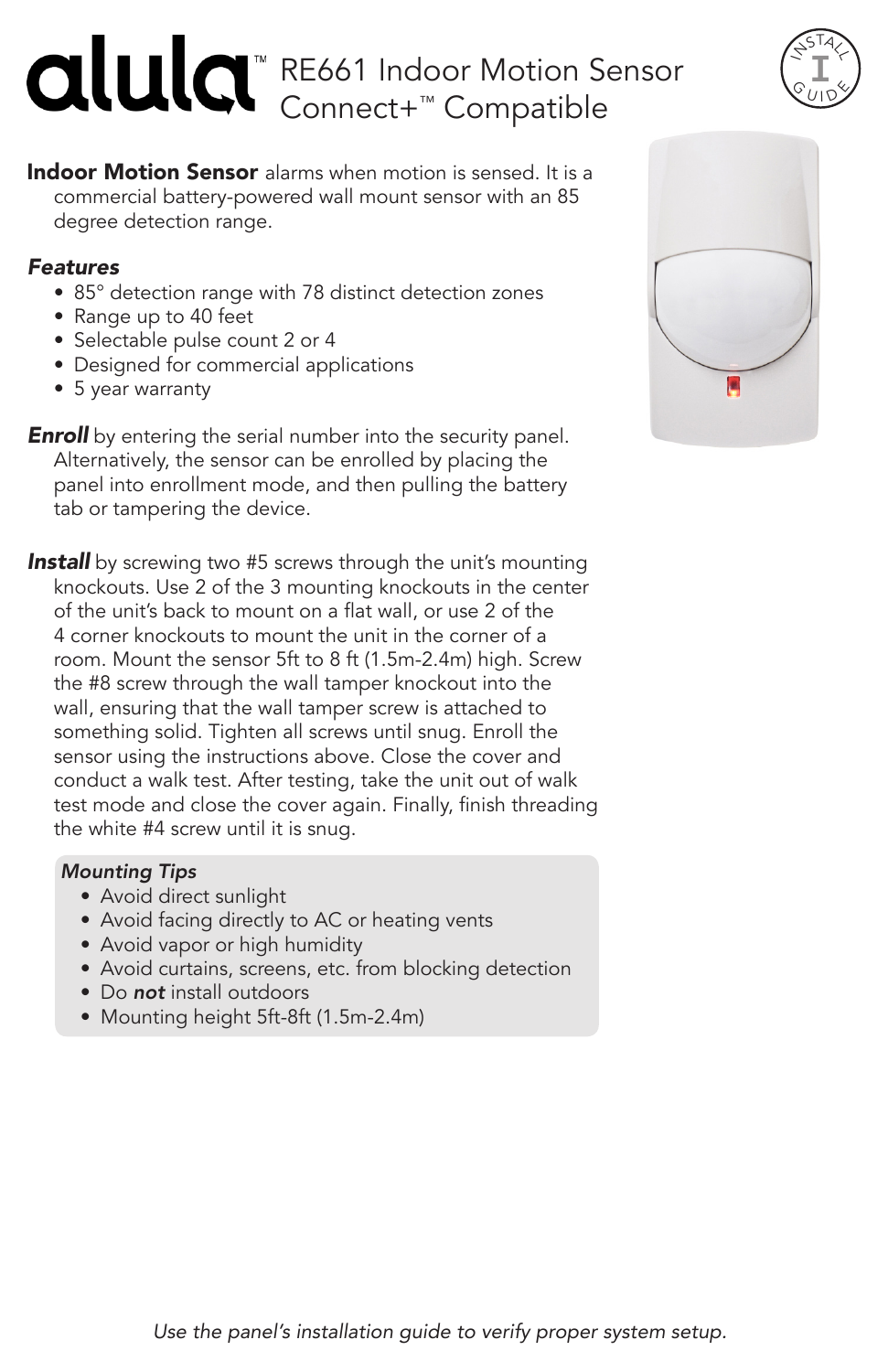### *Sensor Functions*

*Alarm LED* can be switched either "ON" or "OFF".

**Pulse Count** can be switched to either "2" or "4" pulse mode depending on the environmental conditions of the installation.

#### *Pulse Count*

- Select "2" for normal applications.
- Select "4" for use in areas where there may be movement by small animals or other objects, such as fax machines or curtains.
- *Walk Test Jumper* puts sensor in *Walk Test Mode* when connected or *Normal Mode* when not connected. The LED will light up and an alarm will be sent whenever motion is detected if the unit is in Walk Test Mode. In Normal Mode, the unit will only send an alarm every 2 minutes, and the LED will only light up if the "LED ON" jumper is connected.





#### *Mounting and Jumper Locations*



# *Detection Range*

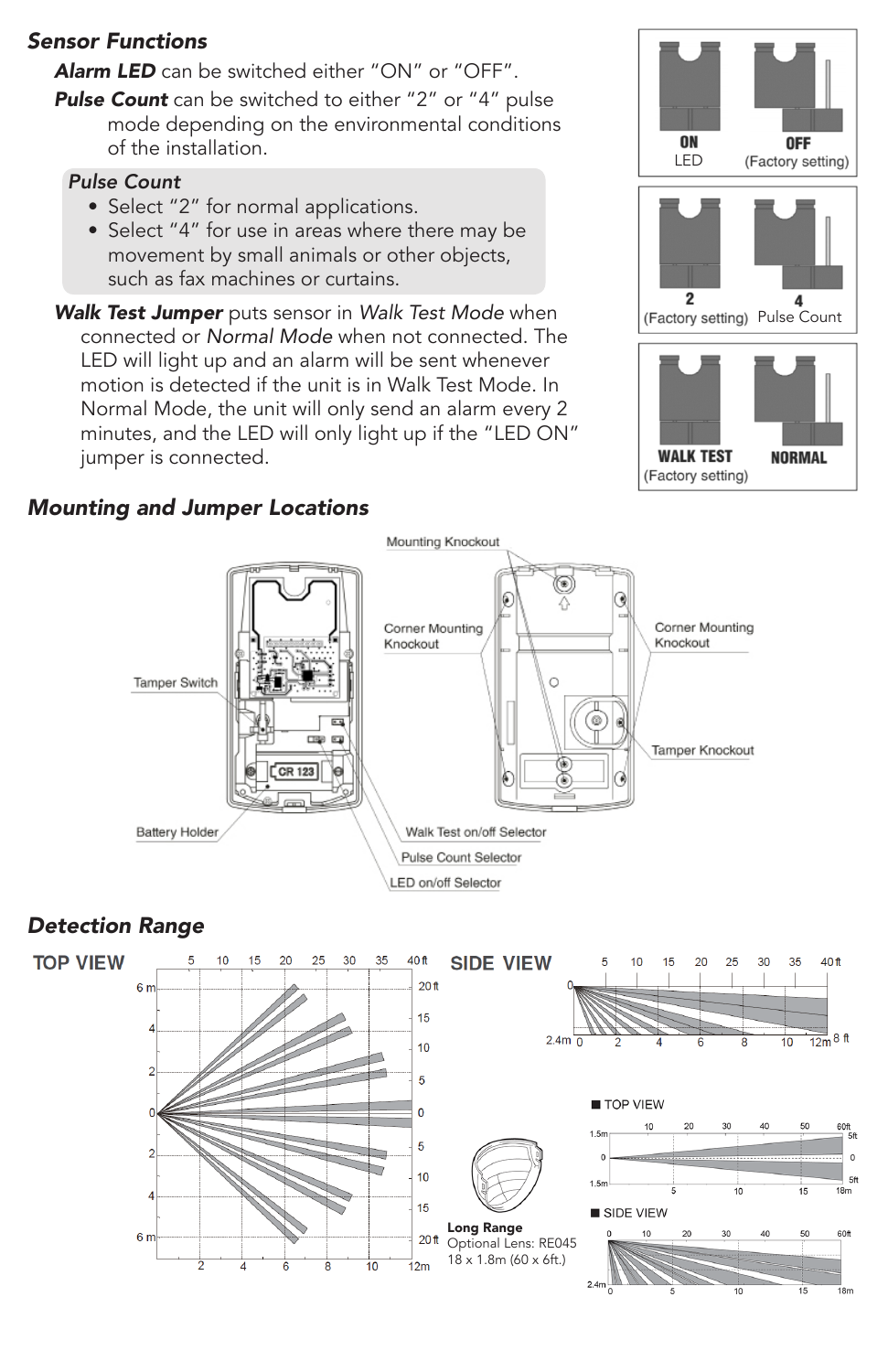# *Troubleshooting*

| Problem                                                                       | <b>Probable Cause</b>                                                                                      | Remedy                                                                                                                          |
|-------------------------------------------------------------------------------|------------------------------------------------------------------------------------------------------------|---------------------------------------------------------------------------------------------------------------------------------|
| Alarm is not activated<br>although someone is<br>walking in detection<br>area | Detection area is improper,<br>battery is dead, Walk Test<br>switch is OFF and 2 minute<br>delay is active | Conduct a walk test, change<br>the battery                                                                                      |
| Alarm is activated with<br>nobody in the area                                 | Moving object within<br>detection area, temperature<br>of object within area is<br>changing rapidly        | Remove the object from<br>the detection area, remove<br>the heat sources from the<br>detection area or relocate the<br>detector |
| LED does not light up<br>at the time of the walk<br>test                      | Walk test switch is OFF,<br>battery is dead                                                                | Turn the walk test switch ON,<br>change the battery                                                                             |
| LED does not light up<br>in normal operation                                  | LED switch is OFF, battery<br>is dead                                                                      | Turn LED switch ON, change<br>battery                                                                                           |

# *Pro Tips*

- **Save battery life** by taking unit out of walk test mode after completing walk test. There is no 2 minute delay when in walk test mode. Leaving in walk test mode will severely decrease battery life.
- *Sudden light changes* will cause the sensor to trip. Ensure that the detector is not placed near windows.
- *Sudden temperature changes* will cause the sensor to trip. Ensure the motion detector is not placed near heating and cooling vents.
- *High humidity* environments can cause condensation of the detection lens. Ensure the motion detector is not installed in these kinds of environments.
- **Protective film** should be removed from the lens after installation.